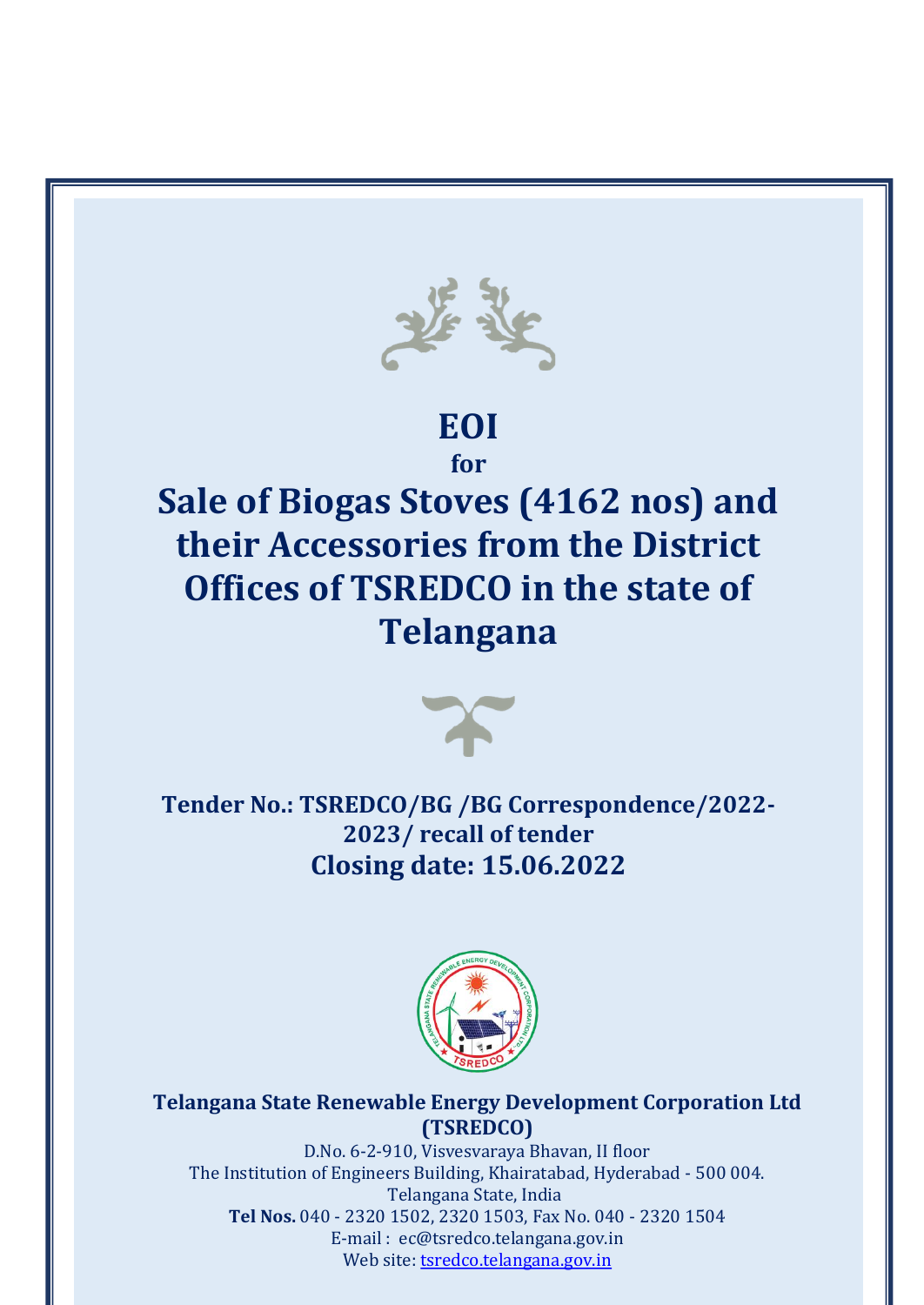#### DISCLAIMER

The information contained in this Expression of Interest ("EOI") document or subsequently provided to Applicant(s), whether verbally or in documentary or in any other form, by or on behalf of Telangana state Renewable energy devlopment corporation limited (hereafter referred to as "TSREDCO") or any of its employees or advisors, is provided to the Applicant(s) on the terms and conditions set out in this EOI document and all other terms and conditions subject to which such information is provided in writing.

This EOI document is intended to be and is hereby issued only to the prospective Applicants. The purpose of this EOI document is to provide the Applicant(s) with information to assist the formulation of their Proposals. This EOI document does not purport to contain all the information that each Applicant may require. This EOI document may not be appropriate for all persons, and it is not possible for the TSREDCO, its employees or advisors to consider the investment objectives, financial situation and particular needs of each Applicant who reads or uses this EOI document.

The assumptions, assessments, statements and information contained in the EOI document may be very  $\pm$  5% of the quanitity. Each Applicant should, therefore, considering the same. The TSREDCO its employees and advisors make no representation or warranty and shall inconsolability under any law, statute, rules or regulations as to the accuracy, adequacy, correctness, reliability or completeness of the EOI document.

Information provided in this EOI document to the Applicant(s) is on a wide range of matters, some of which may depend upon interpretation of law. The information given is not intended to be an exhaustive account of statutory requirements and should not be regarded as a complete or authoritative statement flaw. The TSREDCO accepts no responsibility for the accuracy or otherwise for any interpretation or opinion on law expressed herein.

The TSREDCO, its employees and advisors make no representation or warranty and shall have no liability to any person, including any Applicant under any law, statute, rules or regulations or tort, principles of restitution or unjust enrichment or otherwise for any loss, damages, cost or expense which may arise from or be incurred or suffered on account of anything contained in this EOI document or otherwise, including the accuracy, adequacy, correctness, completeness or reliability of the EOI document and any assessment, assumption, statement or information contained thereinor deemed to form part of this EOI document or arising in any way for participation.

TSREDCO also accepts no liability of any nature whether resulting from negligence or otherwise How so ever caused arising from reliance of any Applicant upon the statements contained in this EOI document.

The TSREDCO may in its absolute discretion, but without being under any obligation to do so, update, amend or supplement the information, assessment or assumptions contained in this EOI document before the last date of bid submission.

The issue of this EOI document does not imply that the TSREDCO is bound to select an Applicant or to appoint the selected Applicant or Concessionaire, as the case may be, for the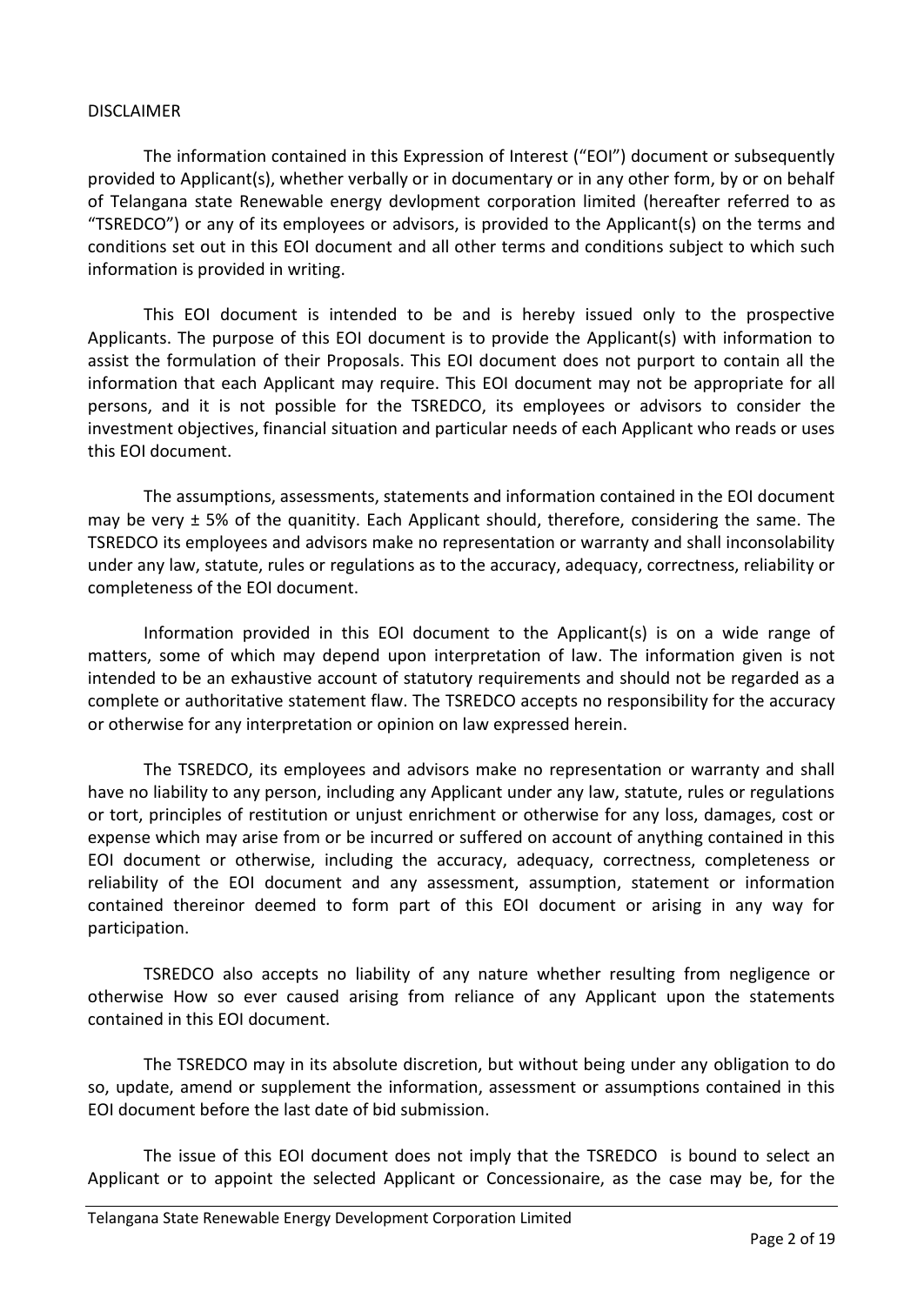Project and the TSREDCO reserves the right to reject all or any of the Applicants or Bids without assigning any reason whatsoever. The Applicant shall bear all its costs associated with or relating to the preparation and submission of its Bid including but not limited to preparation, copying, postage, delivery fees, expenses associated with any demonstrations or presentations which may be required by the TSREDCO or any other costs incurred in connection with or relating to its Bid. All such costs and expenses will remain with the Applicant and the TSREDCO shall not be liable in any manner whatsoever for the same or for any other costs or other expenses incurred by an Applicant in preparation or submission of the Bid, regardless of the conduct or outcome of the Bidding Process.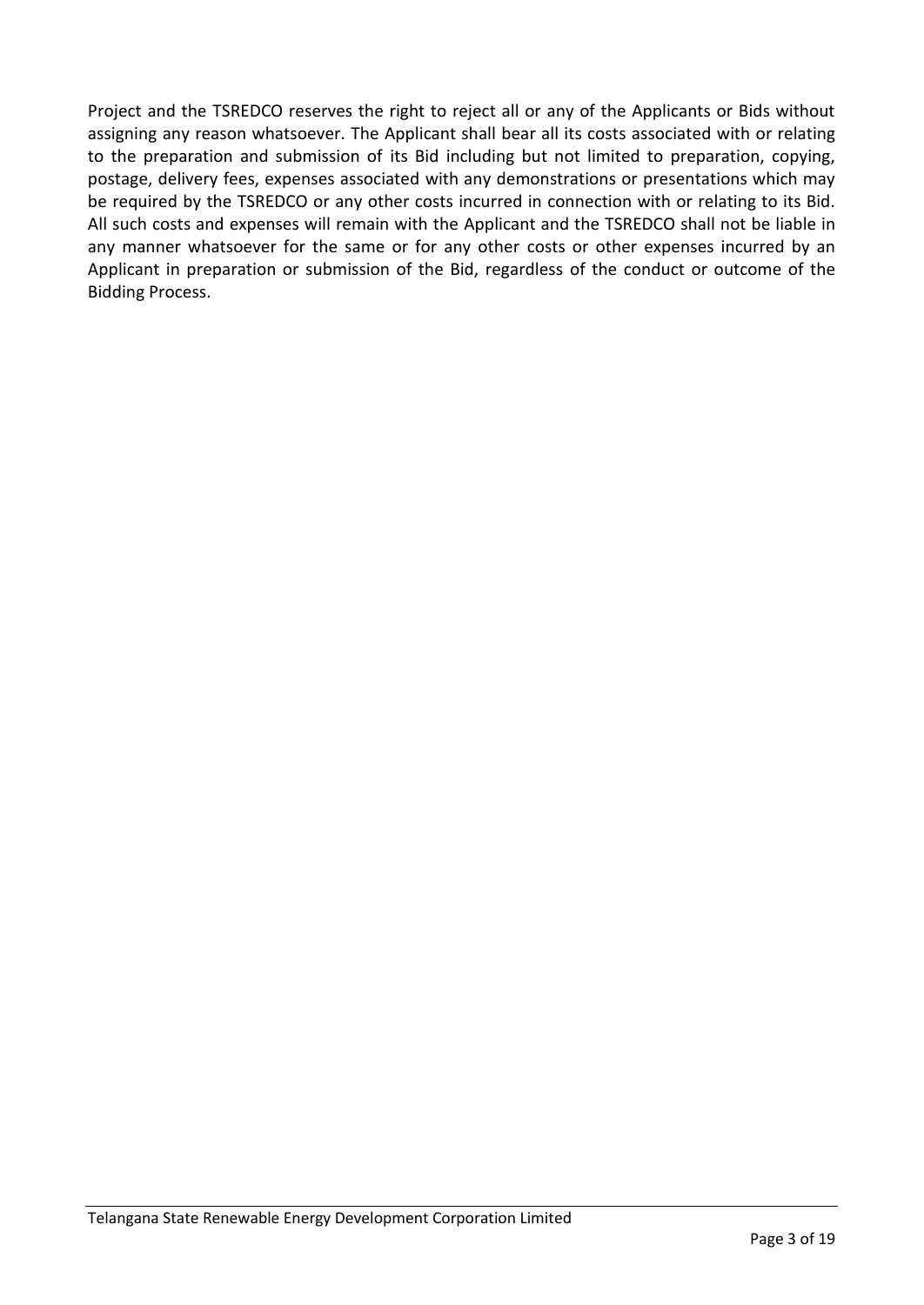## Contents

| 1. |  |  |  |  |
|----|--|--|--|--|
| 2. |  |  |  |  |
| 3. |  |  |  |  |
| 4. |  |  |  |  |
| 5. |  |  |  |  |
| 6. |  |  |  |  |
| 7. |  |  |  |  |
| 8. |  |  |  |  |
| 9. |  |  |  |  |
|    |  |  |  |  |
|    |  |  |  |  |
|    |  |  |  |  |
|    |  |  |  |  |
|    |  |  |  |  |
|    |  |  |  |  |
|    |  |  |  |  |
|    |  |  |  |  |
|    |  |  |  |  |
|    |  |  |  |  |
|    |  |  |  |  |
|    |  |  |  |  |
|    |  |  |  |  |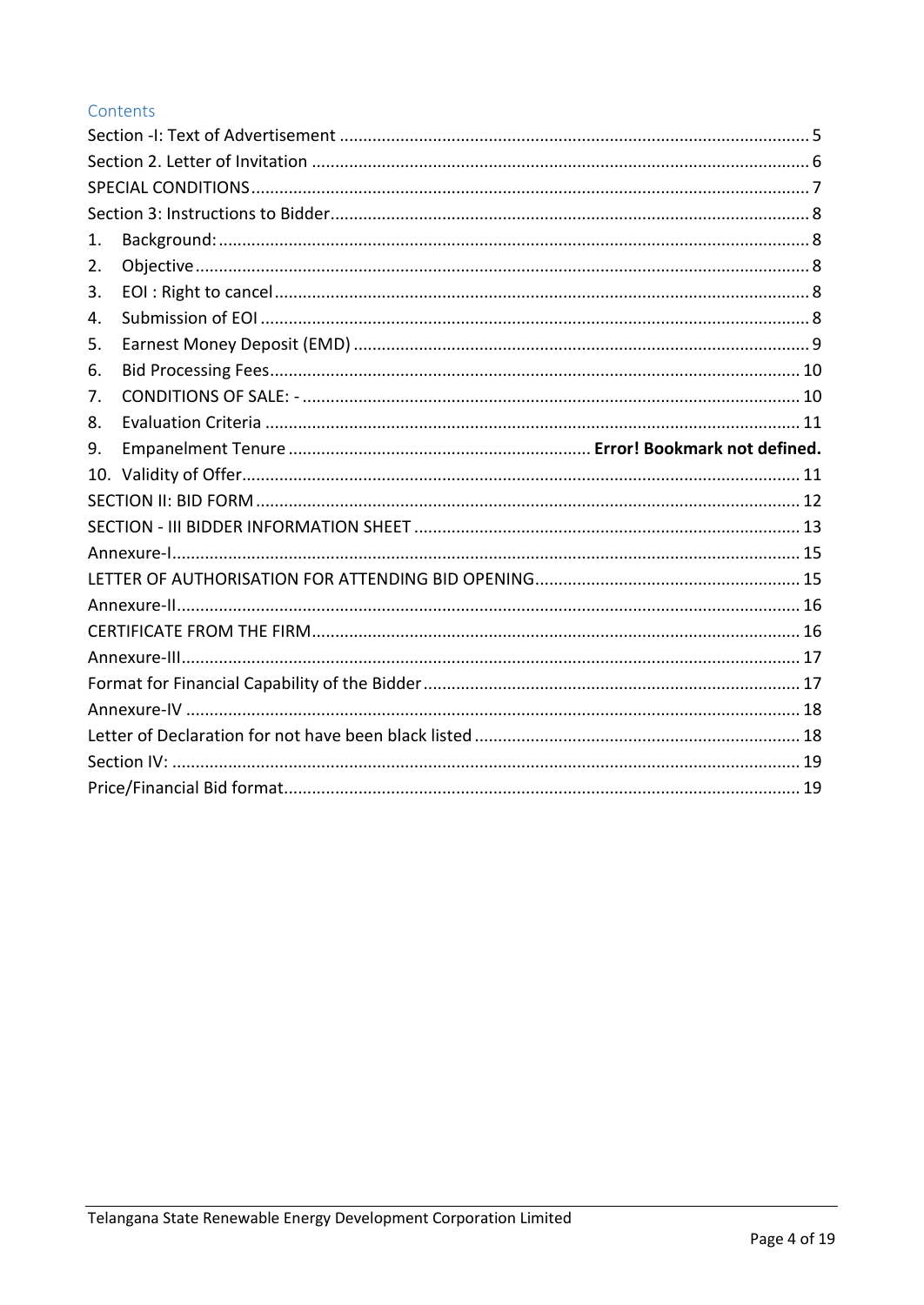## <span id="page-4-0"></span>**Section -I: Text of Advertisement**

## **Invitation for Expression of Interest for Sale of biogas Stoves and their accessories from the District offices of TSREDCO in the state of Telangana**

TSREDCO thus invites "Expression of Interest" from the entities/ operators/ NGOs interested to showcase their interest to undertake sale of Biogas stoves and their accessories from the district offices of TSREDCO in the state of Telangana. The interested entities/ operators/ NGOs may then send their organizational profile along with the mechanism through which they wish to provide a feasible and sustainable solution along with the forms available in the EOI document uploaded in the TSREDCO website on or before **26.05.2022** before 2:00 PM, on the following address:

## Email address: bg@ tsredco.telangana.gov.in

#### Website: [https://tsredco.telangana.gov.in](https://tsredco.telangana.gov.in/)

The EOI document required to be submitted by the firms must include (i) Firms profile, (ii) Company/firm registration certificate, (iii) GST certificate, (iv) Balance sheet (audited indicating average annual turnover in last 3 years), (v) declaration on non-judicial stamp paper to the effect that the firm is not debarred from participating in any assignment funded by Government of India or State Government or PSUs (vi) Other documents as mentioned in the EOI document available in the website of TSREDCO.

The item can be inspected between 11.00 AM and 4.00 PM from any working day with prior permission of the officer in charge. The bidders are requested to quote their Offer

EOI form duly filled in, as per sections is to be submitted. Tenderer's profile duly filled in, as per section III of the EOI document is to be submitted. The companies whose approach, technology, mechanism, methodologies, work experience and financial capabilities looks good shall be shortlisted.

VC& Managing Director, TSREDCO, Hyderabad reserves the right to accept/reject any/all offer(s) without assigning any reason.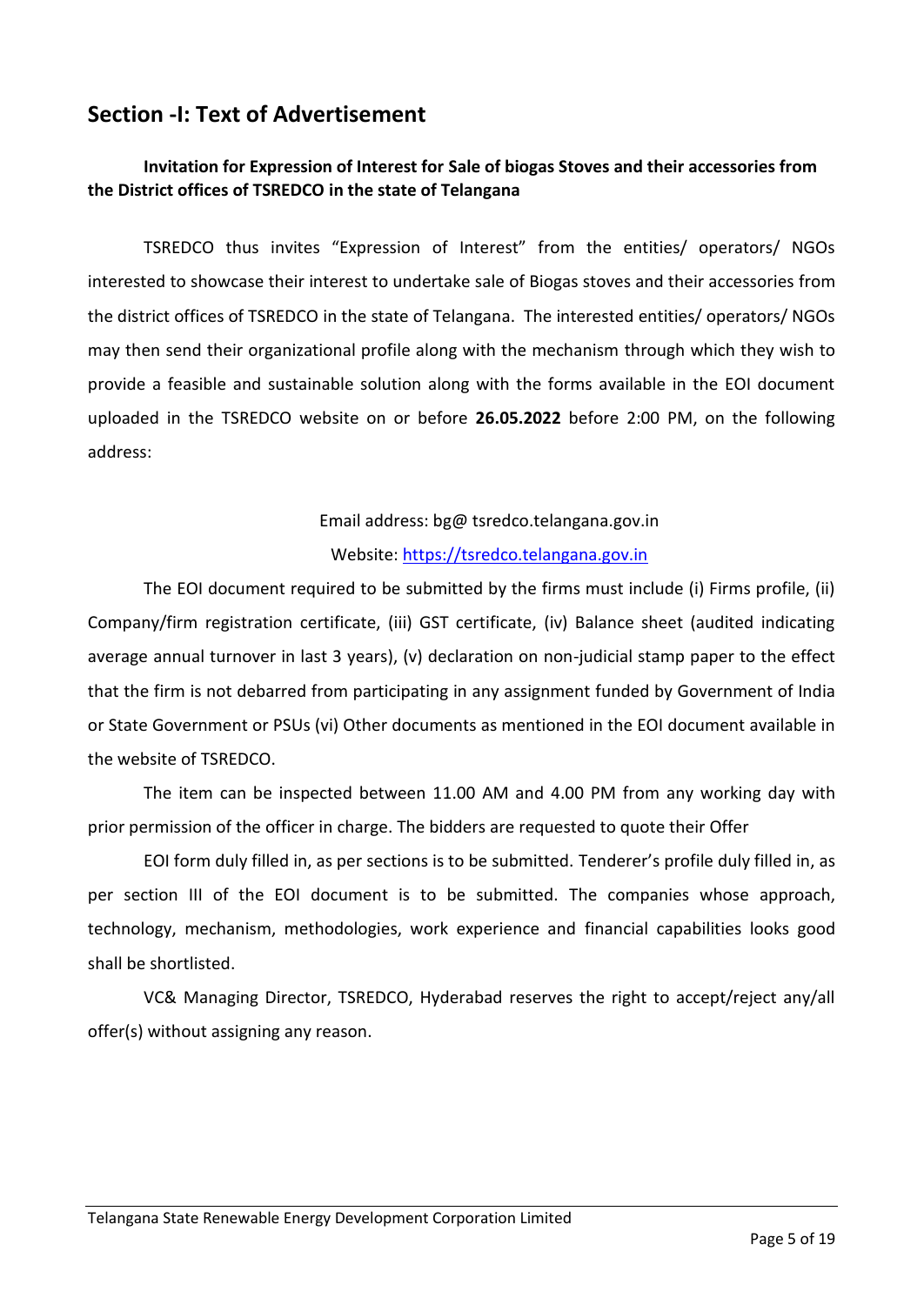## <span id="page-5-0"></span>**Section 2. Letter of Invitation**

- 1) The Telangana state Renewable Energy Development Corporation Limited (hereinafter called "TSREDCO" is inviting sealed Invitation for Expression of Interest for Empanelment of Agencies for Sale of Biogas Stoves and their accessories from the District Offices of TSREDCO in the state of Telangana.
- 2) The EOI document containing the details of qualification criteria, submission requirement, brief objectives & scope of work and method of evaluation is enclosed
- 3) The EOI document will be available on TSREDCO 's website tsredco.telangana.gov.in
- 4) The applicants may submit your responses in sealed envelopes in prescribed format to the undersigned latest by:

Vice Chairman & Managing Director Telangana State Renewable Energy Development Corporation Ltd (TSREDCO), D.No. 6-2-910, Visvesvaraya Bhavan, II floor The Institution of Engineers Building, Khairatabad, Hyderabad - 500 004. Telangana State, India

5) Queries if any may be referred in writing to the Project Director, at the above mentioned address or email at [bg@tsredco.telangana.gov.in](mailto:bg@tsredco.telangana.gov.in) or land line no. 040-23201502/03

| <b>EOI Notification No:</b>          | TSREDCO/BG/BG Correspondence/2022-23             |  |  |
|--------------------------------------|--------------------------------------------------|--|--|
| <b>EOI Notification Date:</b>        | 26.05.2022                                       |  |  |
| Nature of work:                      | Sale of Biogas Stoves and their accessories from |  |  |
|                                      | the District Offices of TSREDCO in the state of  |  |  |
|                                      | Telangana                                        |  |  |
| Last Date& Time of submission of EOI | 15.06.2022 at 02:00 PM                           |  |  |
| Date & Time of Opening of Bids:      | 16.06.2022 at 03:00 P.M                          |  |  |
| <b>Tender Fees</b>                   | INR 5,900/- (Rupees five Thousand and none       |  |  |
|                                      | hundred only) including 18%<br>GST(non-          |  |  |
|                                      | refundable & non-adjustable).                    |  |  |
|                                      | The cost of tender document has to pay online    |  |  |
|                                      | payment from any Scheduled Bank to M/s           |  |  |
|                                      | TSREDCO,                                         |  |  |
|                                      |                                                  |  |  |

Important Details: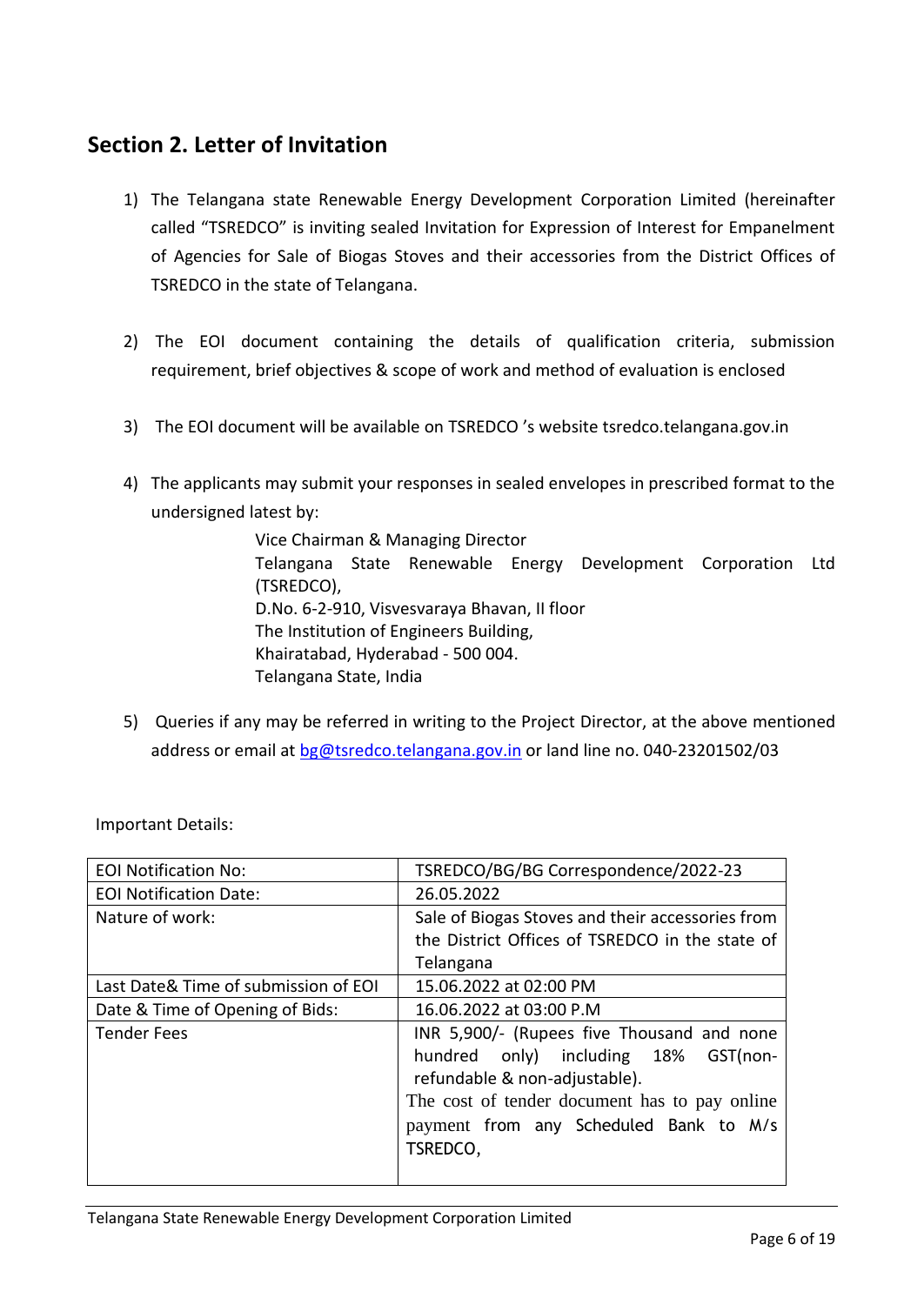|                             | Account no:09540100026192,                                                                                           |  |  |
|-----------------------------|----------------------------------------------------------------------------------------------------------------------|--|--|
|                             | <b>IFSC CODE: BARBOKHAIRA,</b>                                                                                       |  |  |
|                             | Bank name: Bank of Baroda, KHAIRATABAD,                                                                              |  |  |
|                             | Hyderabad.                                                                                                           |  |  |
|                             | The copy of acknowledgement is to be                                                                                 |  |  |
|                             | submitted to TSREDCO along with Eol                                                                                  |  |  |
| <b>Bid Security Deposit</b> | BID SECURITY DEPOSIT for Rs.1,00,000/- (One<br>Lakh only ) to be paid Online or DD in favor of<br>TSREDCO, Hyderabad |  |  |
| <b>Bid Validity Period</b>  | 30 days from the date of opening of Financial<br>bid.                                                                |  |  |
| Period of completion work   | 07daysfrom the date of giving work order/<br>opening of financial bid                                                |  |  |

Note: 1) Bidders are requested to regularly check our website for updates with regard to this tender for any change/ addendum/ corrigenda/etc

#### <span id="page-6-0"></span>**SPECIAL CONDITIONS**

- 1. The sale shall be on 'as is where is' basis.
- 2. All labour, tools and equipment for loading the items from District offices to buyer's trucks shall be at the cost of the buyer.
- 3. The personnel deputed by buyer for the disposal action (job) shall strictly obey the Safety Rules in force.
- 4. The job shall be done without damaging the premises. The buyer shall make all necessary arrangement in order to avoid the damages, loss, etc. in the event of any occurrence otherwise the buyer shall be charged against the damages, loss etc. in the event of any occurrence.
- 5. The product shall be collected in trucks must be licensed to carry such products. The quantity shall be assessed on the basis of numbers.
- 6. The quantity of the product indicated is approximate and sale will be effected on the basis of actual number of product at the time of taking delivery.
- 7. The buyers shall have to make full payment for the approximate quantity at the contract rate plus taxes in advance. Any additional payment if required on counting of the product, the same shall be made to TSREDCO, Hyderabad before taking delivery of the product.
- 8. The bidders are required to indicate their PAN/ GST Number in their offer.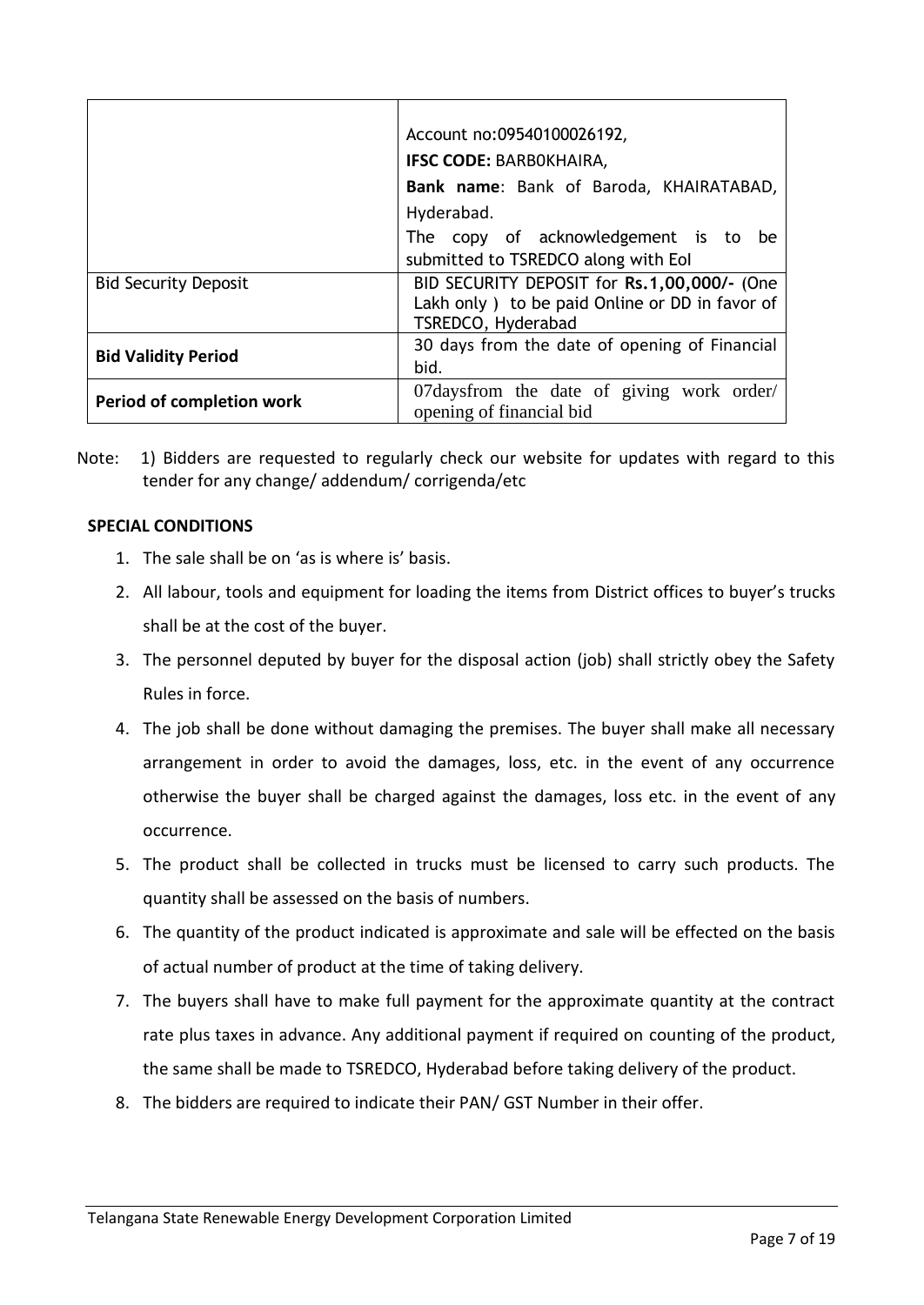## <span id="page-7-0"></span>**Section 3: Instructions to Bidder**

## <span id="page-7-1"></span>**1. Background:**

Telangana State Renewable Energy Development Corporation Limited., (TSREDCO) is the State Nodal Agency (SNA) and the State Designated Agency (SDA), nominated by Government of Telangana, for implementing all New and Renewable Energy Programmes, setting of implementation of Electric Vehicle charging Infrastructure facilities and Energy Conservation activities in the state respectively for Energy Security of the State.

## <span id="page-7-2"></span>**2. Objective**

for Sale of Biogas Stoves and their accessories from the District Offices of TSREDCO in the state of Telangana, the following quantities are available in the district offices details as follows:

| Sl.No | Name of the district | Qty of        |                    |          |       |
|-------|----------------------|---------------|--------------------|----------|-------|
|       | office               | Biogas stoves | <b>Gate Valves</b> | Water    | knobs |
|       |                      |               |                    | Removers |       |
| 1     | $\mathbf{2}$         | 3             | 4                  | 5        | 6     |
| 1     | Adilabad             | 407           | 407                | 415      | 0     |
| 2     | Karimnagar           | 576           | 378                | 377      | 0     |
| 3     | Khammam              | 778           | 805                | 780      | 800   |
| 4     | Mahabubnagar         | 33            | 44                 | 27       | 0     |
| 5     | Nalgonda             | 595           | 694                | 630      | 0     |
| 6     | Nizamabad            | 514           | 605                | 488      | 0     |
| 7     | Ranga Reddy          | 52            | 56                 | 59       | 0     |
| 8     | Sanga Reddy          | 318           | 360                | 313      | 0     |
| 9     | Warangal             | 889           | 964                | 889      | 0     |
|       | Total                | 4162          | 4313               | 3978     | 800   |

## <span id="page-7-3"></span>**3. EOI : Right to cancel**

TSREDCO reserves the right to initiate or cancel the entire process without quoting any specific reasons at any stage

## <span id="page-7-4"></span>**4. Submission of EOI**

- 1. Offer is to be submitted in sealed cover superscribing the tender details and should be submitted within the last date and time specified in the tender document.
- 2. Tenders shall be submitted in the Prescribed Format forming part of the tender enquiry.
- 3. Submission of EOI,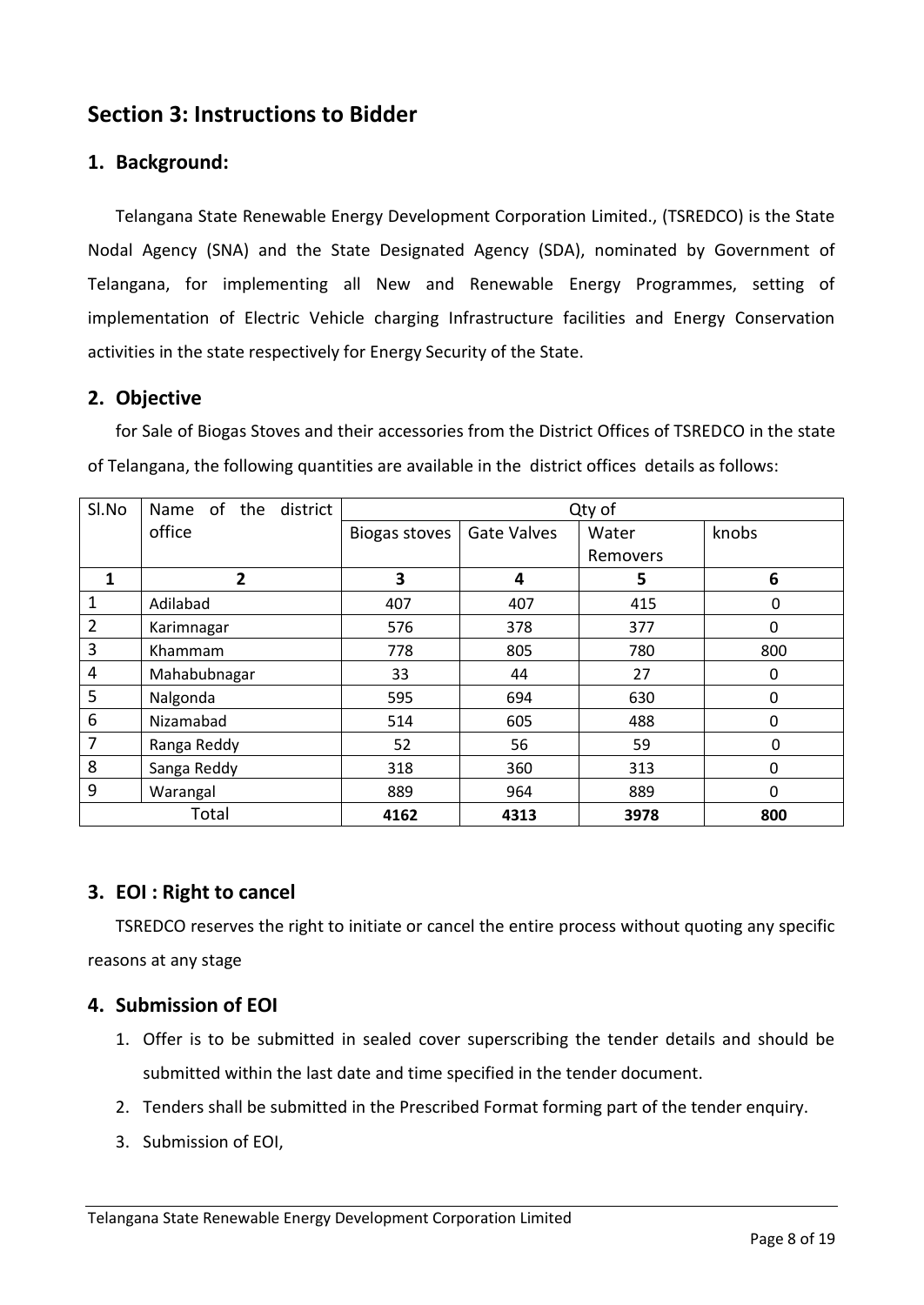- a. If an individual submits the EOI it shall be signed and his full name and address shall be given.
- b. In the event of the EOI being submitted by a partnership firm, it must be signed separately by each partner thereof or in the event of absence of any partner, it must be signed on his behalf by a person holding a Power of Attorney authorizing him to do so and to bind the partner in all matters pertaining to the contract including the Arbitration Clause, such Power of Attorney to be produced with the EOI and it must disclose that the firm is duly registered under the Indian Partnership Act.
- c. If the tender is made by a Limited Company, it shall be signed by a duly authorized person who shall produce with the tender satisfactory evidence of such authorization. In the case of a Limited Company, the tender should be accompanied by the Memorandum and Articles of Association of the Company.
- 4. The tender shall be written legibly and free from erasing and over-writing. Corrections, if any, should be duly attested by the authorized signatory.
- 5. The contract shall be governed by the Indian Contract Act, 1872 and subsequent revisions/amendments. All payments due from the bidder under the contract shall be made in Indian currency.
- 6. Tenders submitted without fulfilling the above and in contravention to the tender notice are liable to be rejected.
- 7. The Tender Notice and concern Annexures shall form part of the contract

## <span id="page-8-0"></span>**5. Earnest Money Deposit (EMD)**

- The Tenderer shall deposit an Earnest Money Deposit (EMD) of INR 100,000/- (Rupees One Lakh only) in accordance with the provisions of this EoI document. The Applicant has to provide the EMD as an online payment in favour of "TSREDCO"OR Demand Draft drawn in favour of TSREDCO.
- Proposals not accompanied by EMD shall be rejected as non-responsive.
- No interest shall be payable by the Employer for the sum deposited as earnest money deposit.
- The EMD of the unsuccessful bidders would be returned back after awarding the successful bidder or signing of the contract.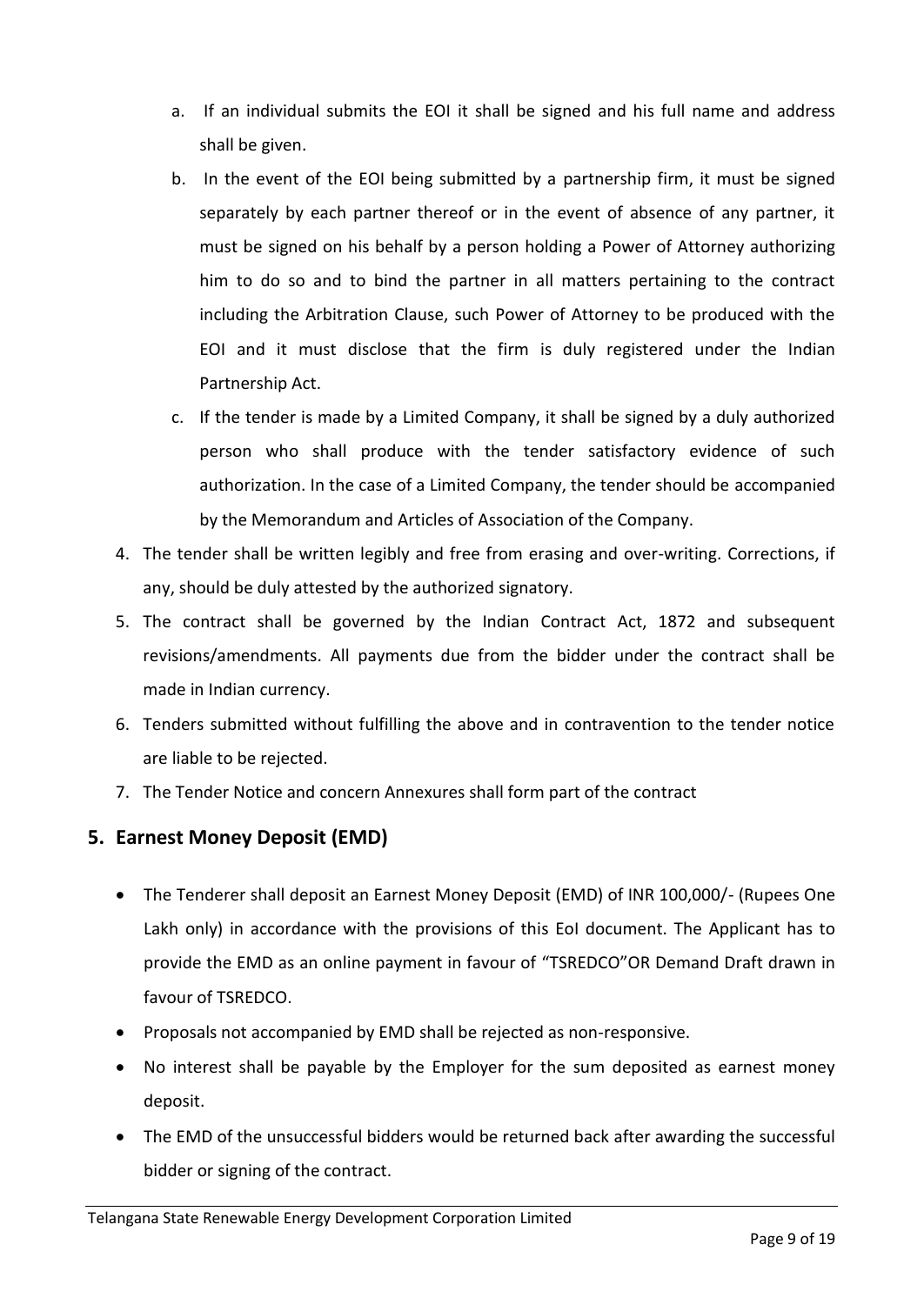• The successful Bidder's EMD will be returned one month after the successful completion of the work period.

The EMD shall be forfeited by the Employer in the following events:

- $\circ$  If Proposal is withdrawn during the validity period or any extension agreed by the bidder thereof.
- $\circ$  If the Proposal is varied or modified in a manner not acceptable to the Employer after opening of Proposal during the validity period or any extension thereof.
- o If the bidder tries to influence the evaluation process.
- $\circ$  If the First ranked bidder withdraws his proposal during negotiations (failure to arrive at consensus by both the parties shall not be construed as withdrawal of proposal by the bidder).
- o If the agency fail to execute for work or withdraw during contract period

## <span id="page-9-0"></span>**6. Bid Processing Fees**

All bidders are required to pay INR 5,900/- (Rupees Five thousand Nine hundred only including 18% GST ) in favour of TSREDCO . The Bid Processing Fee is Non-Refundable. Non submission of Bid

o Processing fee along with the Technical Proposal will be treated as non-responsive bid

## <span id="page-9-1"></span>**7. CONDITIONS OF SALE: -**

- 1. The tenderer is free to inspect the biogas products and its present condition before submission of their offer. The biogas products now available for sale can be inspected on specified dates and timings as indicated in the EOI Notice with prior permission from the Project Director (Biogas).
- 2. In case of taking counting of the items at the time of delivery, to be removed before project director or TSREDCO officials . The successful bidder shall remit the cost of the biogas products and applicable taxes as prescribed in the Sale Order before taking delivery of the items from site.
- 3. The successful bidder is required to remove the items from the District Offices of TSREDCO across the state as prescribed in the Sale Order at his cost and responsibility.
- 4. Sale will be based on actual quantity available. No claim for variation in quantities will be entertained after taking delivery. Chronological numbering is to be checked.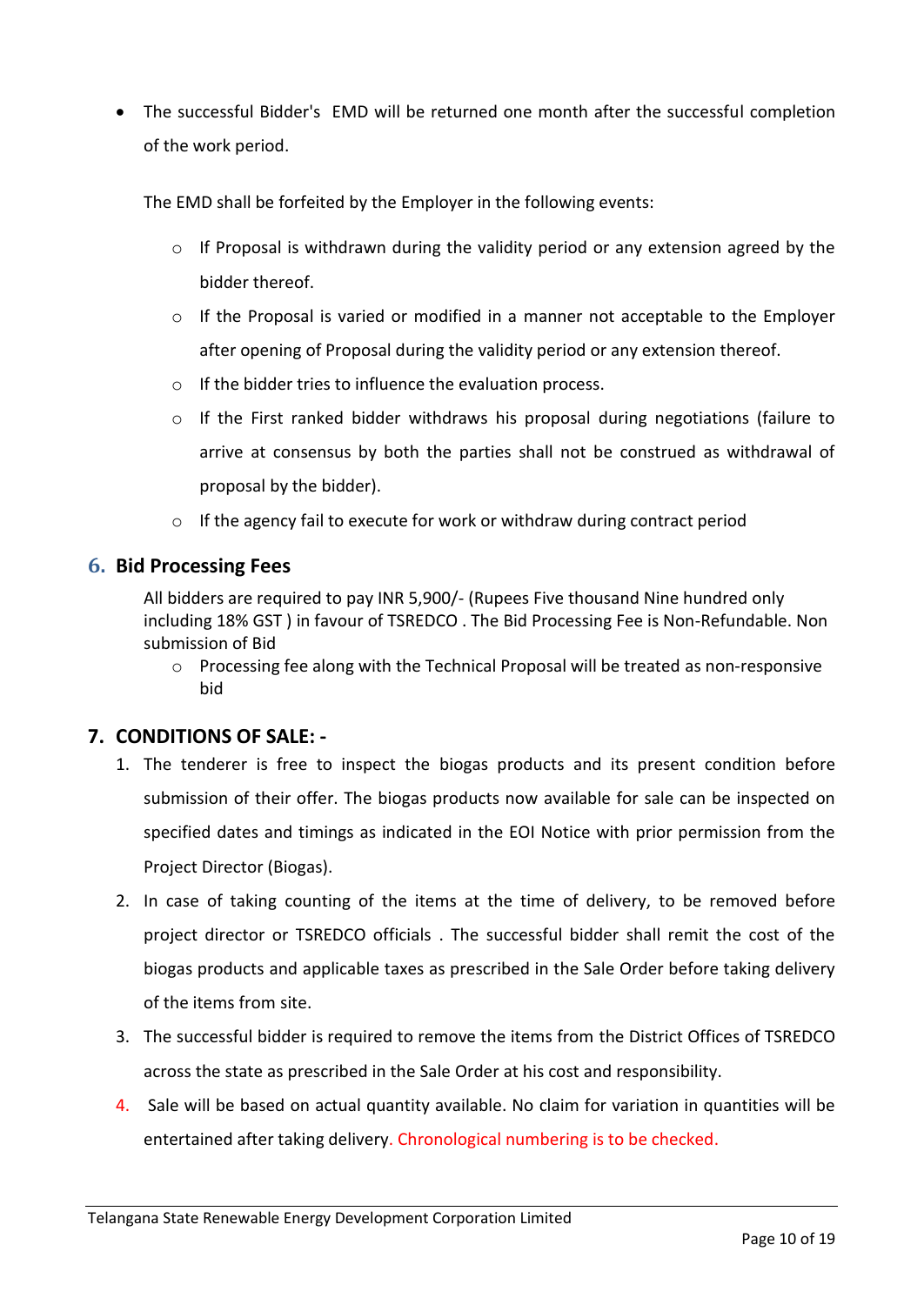- 5. Tenderer shall ensure that work site properties are not damaged during the course of removal of the Biogas products and if any damage or loss is caused, the same shall be made good by the tenderer.
- 6. All statutory payments, like minimum wages prescribed, compensation in case of accident or loss, etc., to the workers employed by the tenderer for the removal of the items shall be borne by the tenderer. Safety Rules applicable to Contractor's Workmen should be strictly followed while working in site premises.
- 7. The sale is subject to all the terms and conditions prescribed in the tender document and resultant sale order.
- 8. Any clarification required may be obtained before submission of the tender. Necessary taxes shall be deducted during sale of Biogas products.
- 9. TSREDCO reserves the right to cancel this sale at any time without assigning any reason before issue of the work order. Tenderers are not entitled to claim any damage or compensation in case of such cancellation.
- 10. The tender is issued subject to the jurisdiction of the local courts at Hyderabad only. All disputes arising out of the tender notice and resultant sale order shall have the jurisdiction of the competent Court at Hyderabad.

## <span id="page-10-0"></span>**8. Evaluation Criteria**

- I. EOIs shall be carried out as per eligibility conditions mentioned in this document and based on verification of declarations/testimonials submitted.
- II. The companies whose technology, approach, mechanism, methodologies, work experience and financial capabilities looks good shall be shortlisted.
- III. The agencies with highest rate offer (H1) in the bid will be given preference and award the contract

## <span id="page-10-1"></span>**9. Validity of Offer**

The offer for EOI as per this document shall be valid for a period of one year initially which may be extended further if required by TSREDCO .

- **I. Last date for signing contract: Within 31 days of Award**
- **II. Timeline for execution: The selected bidder to complete the process within 90/120 days from the award of the contract.**
- **III. Authority and required logistics to start execution of work within 30 days of signing of EOI**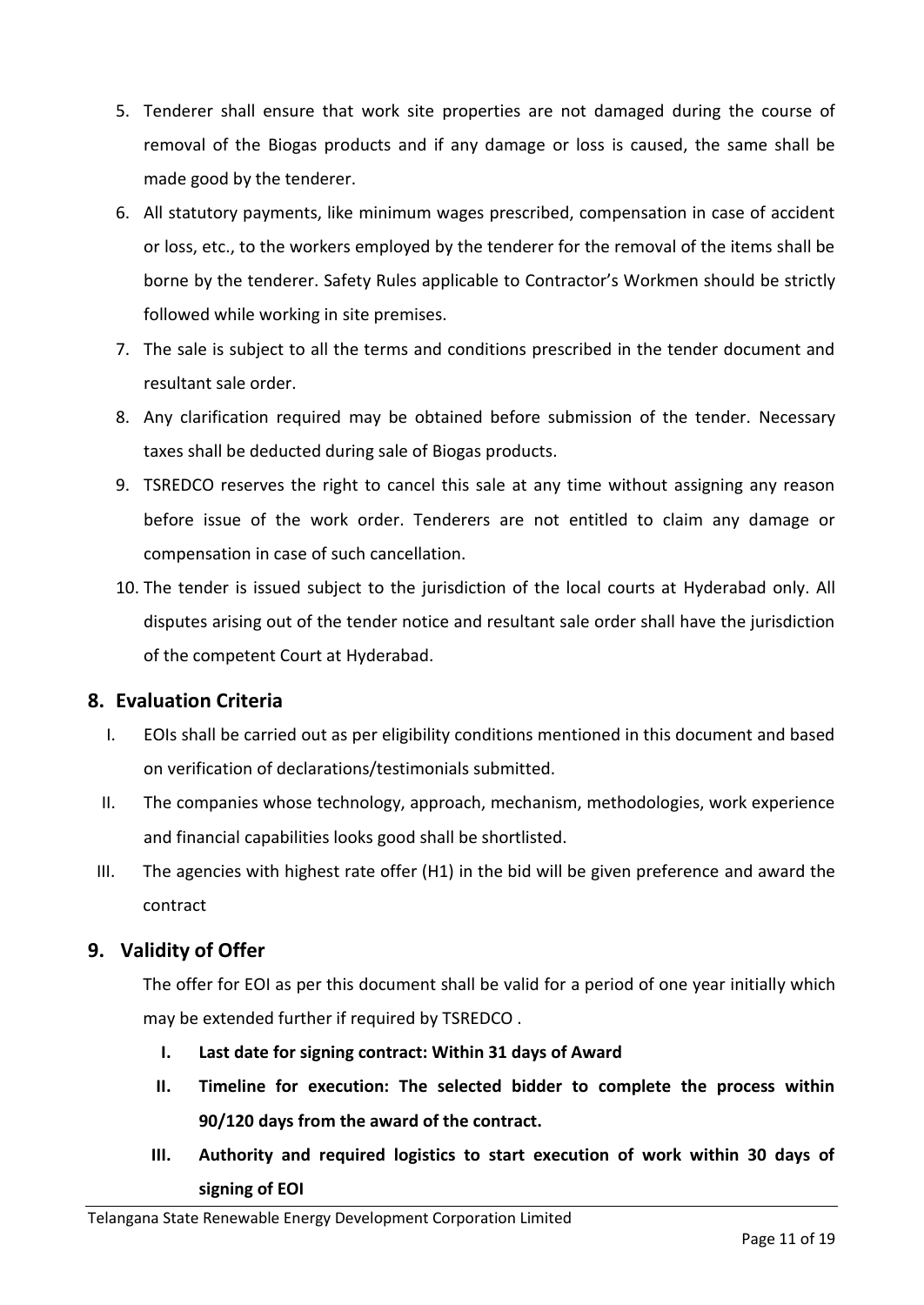#### <span id="page-11-0"></span>**SECTION II: BID FORM**

(on Company Letter Head)

Ref: TSREDCO/BG/BG Correspondance/2022-23, Dated .04.2022

To

#### **Vice Chairman & Managing Director**

Telangana State Renewable Energy Development Corporation Ltd (TSREDCO), D.No. 6-2-910, Visvesvaraya Bhavan, II floor The Institution of Engineers Building, Khairatabad, Hyderabad - 500 004. Telangana State, India

Dear Sir,

Having examined the conditions of contract, we. Undersigned, offer to Sale of Biogas Stoves and their accessories from the District Offices of TSREDCO in the state of Telangana in conformity with said conditions of contract and in accordance with the schedule of prices attached herewith and made part of this Bid.

We undertake, if our Bid is accepted, we will execute the work in accordance with, time limits & terms and conditions stipulated in the tender document

If our Bid is accepted, we agree to pay before lifting the biogas products, if any balance amount after deducting the bid security amount as per the conditions mentioned in the contract.

We agree to abide by this Bid for a period of **30** days from the date fixed for Bid opening (financial Bid) and it shall remain binding upon us and may be accepted at any time before the expiry of that period.

Bid submitted by us is properly sealed and prepared so as to prevent any subsequent alteration and replacement.

| Dated this | Day of                     | (the year)                                               |
|------------|----------------------------|----------------------------------------------------------|
|            | (SEAL)                     |                                                          |
|            |                            | Signature of Tenderer or Their Authorized Representative |
|            | Dated                      |                                                          |
|            | Name & Address of Tenderer |                                                          |
|            | Phone No:                  |                                                          |
|            | Fax no.:                   |                                                          |
|            | E-Mail:                    |                                                          |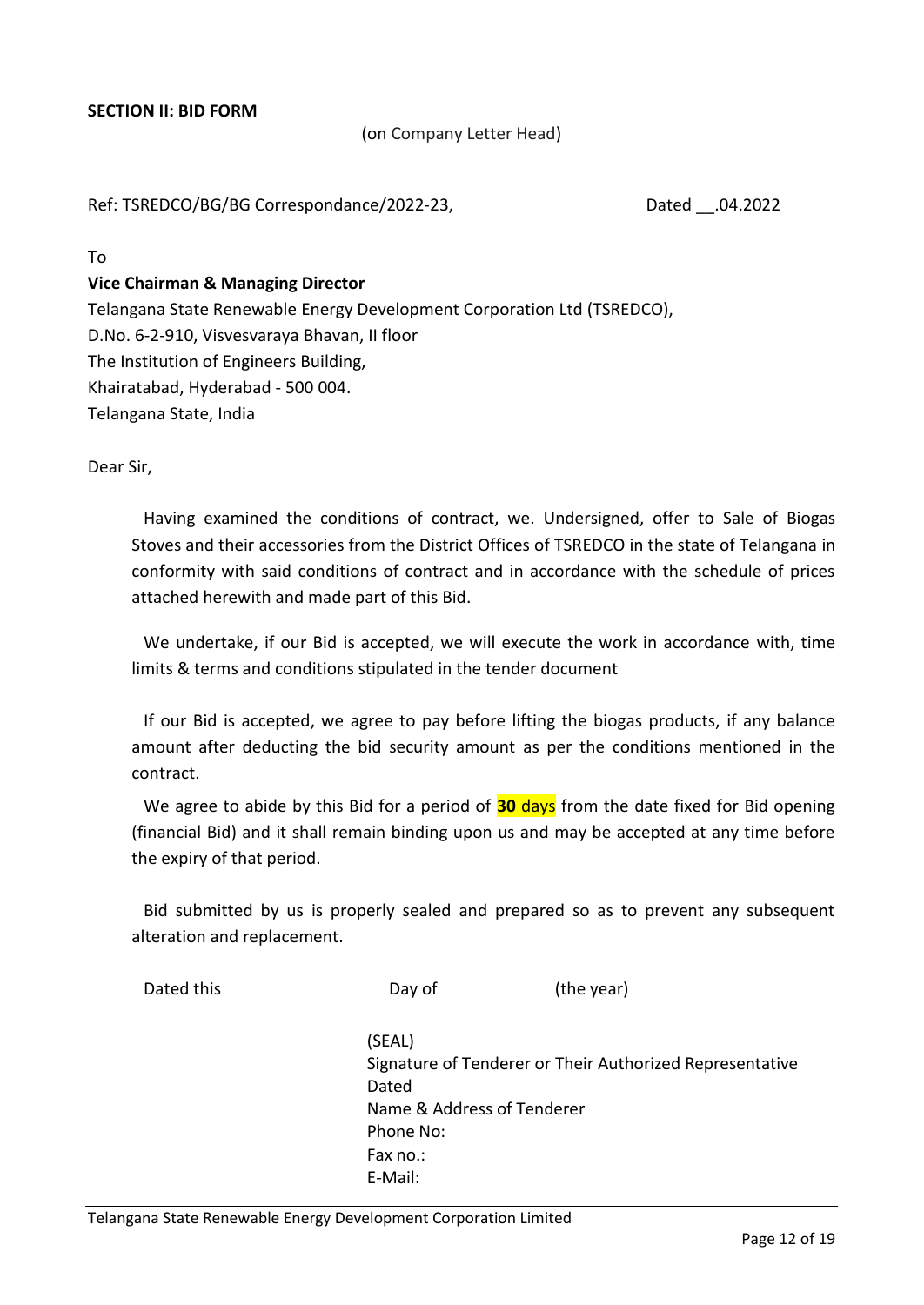#### <span id="page-12-0"></span>**SECTION - III BIDDER INFORMATION SHEET**

All the TENDER conditions shall also be indicated in this part. Deviations, if any, to our specifications shall be brought out very clearly. Bidders shall mention point-wise confirmation with regard to technical specifications given in our Enquiry

| S.No           | <b>Particulars</b>                                                                                                                         | <b>Details</b> |
|----------------|--------------------------------------------------------------------------------------------------------------------------------------------|----------------|
| $\mathbf{1}$   | Bidder's name                                                                                                                              |                |
| $\overline{2}$ | Registered Office and address                                                                                                              |                |
| 3              | Working Place of the office                                                                                                                |                |
| 4              | Year of Establishment                                                                                                                      |                |
| 5              | Type of Firm (Ownership, Partnership, Pvt<br>Ltdor Ltd Co.)                                                                                |                |
| 6              | Details of ownership (Name and Address of<br>the Board of Director, Partners etc)                                                          |                |
| 7              | Name of the authorised signatory who is<br>authorised to sign all the relevant<br>documents (power of attorney, if any to be<br>submitted) |                |
|                | <b>Contact Details</b>                                                                                                                     |                |
|                | Name of the contact person                                                                                                                 |                |
| 8              | Designation                                                                                                                                |                |
|                | Telephone Number (Office)                                                                                                                  |                |
|                | Mobile Number                                                                                                                              |                |
|                | Email Id                                                                                                                                   |                |
| 9              | Address for communication                                                                                                                  |                |
|                | <b>Firm Details / Registration Numbers:</b>                                                                                                |                |
|                | Firm Registration No.                                                                                                                      |                |
| 10             | PAN No                                                                                                                                     |                |
|                | GST No                                                                                                                                     |                |
|                | Any other registration which is mandatory                                                                                                  |                |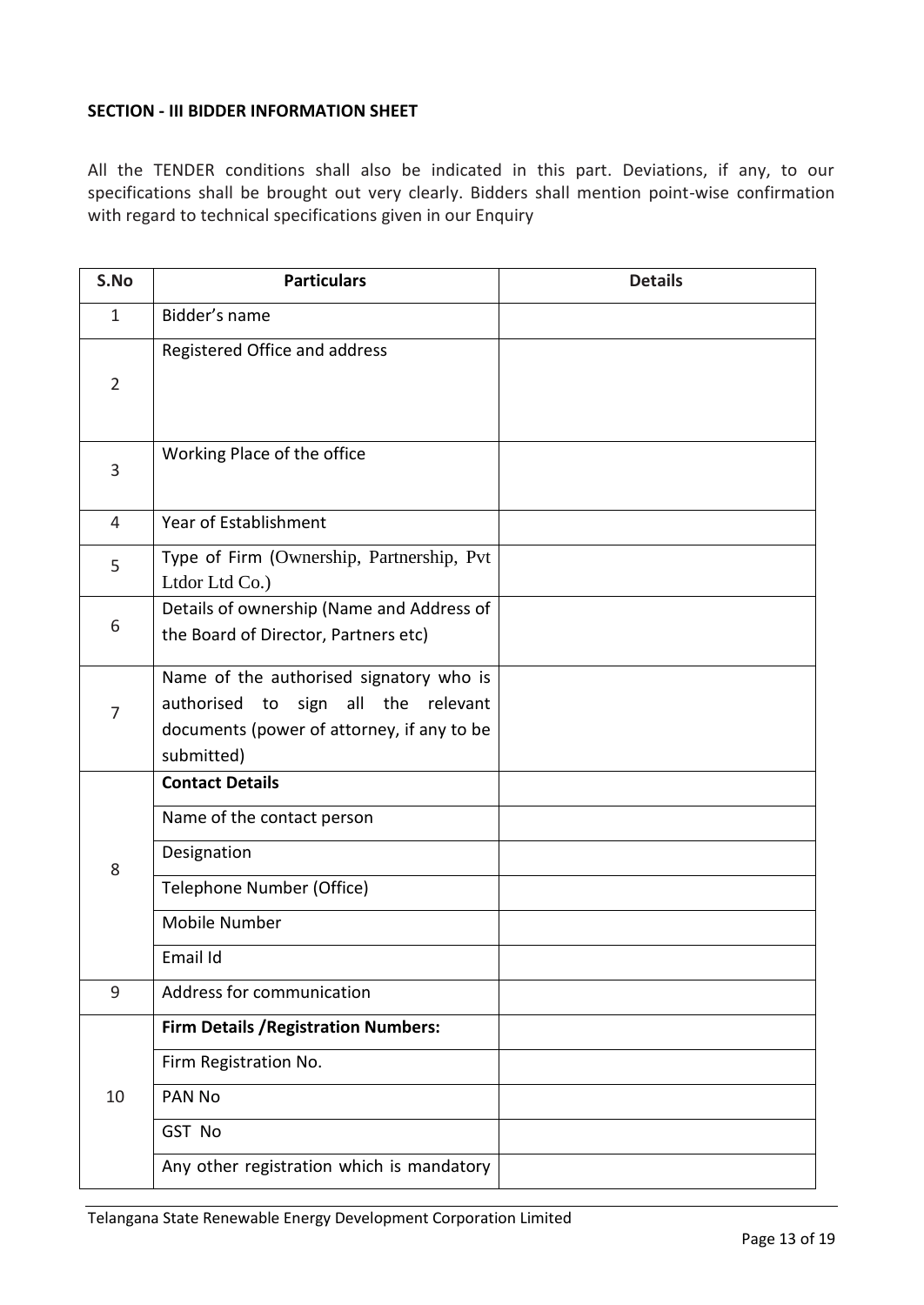| S.No | <b>Particulars</b>                                   | <b>Details</b>           |
|------|------------------------------------------------------|--------------------------|
|      | for such agencies stipulated by Concerned            |                          |
|      | authorities:                                         |                          |
|      | Do you accept all terms and conditions of            |                          |
| 11   | tender document and signed the tender                | YES/NO                   |
|      | document?                                            |                          |
|      | Are you presently debarred / Blacklisted by          |                          |
| 12   | any Government Department / Public                   |                          |
|      | Sector Undertaking Employer? (If Yes,                |                          |
|      | please furnished details)                            |                          |
| 13   | DD Number, Amount and Date of Bid                    |                          |
|      | security                                             |                          |
|      | Bid Document Fee INR 5900 (inclusive of<br>GST @18%) | UTR No.<br>$\sim$ $\sim$ |
| 14   |                                                      | UTR Date :               |
|      | (Non-refundable)                                     | Issuing Bank & Branch:   |
| 15   | <b>Bank Details of the Agency:</b>                   |                          |
|      | <b>Bank Name</b>                                     |                          |
|      | <b>Bank Address</b>                                  |                          |
|      | <b>Bank Account Number</b>                           |                          |

Enclose all certificates in support of the above statements.

Date: Place: (SEAL) Signature of Tenderer or Their Authorized Representative Name & Address of Tenderer Phone No: Fax no.: E-Mail: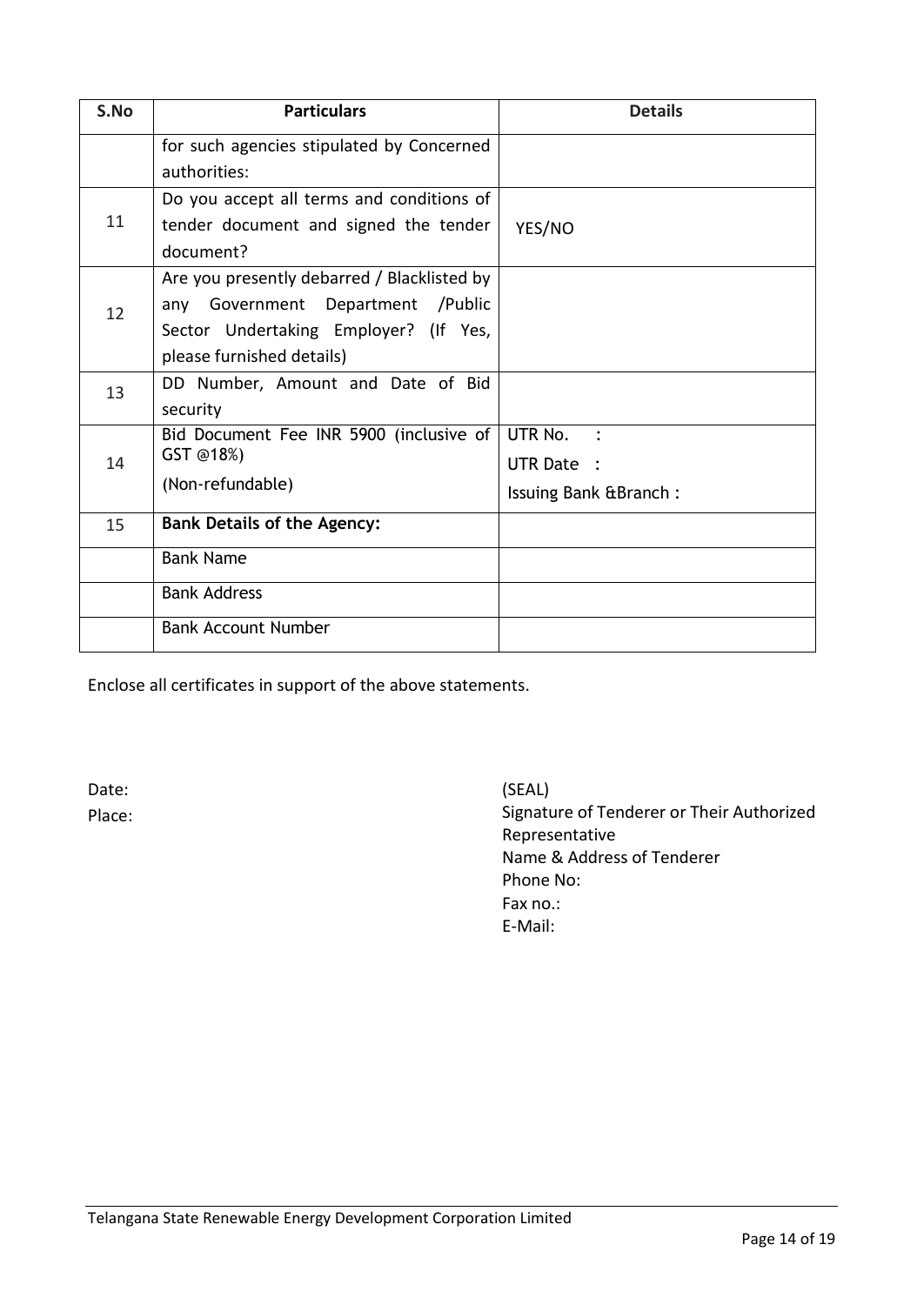#### **Annexure-I**

#### **LETTER OF AUTHORISATION FOR ATTENDING BID OPENING**

(on Company Letter Head)

<span id="page-14-1"></span><span id="page-14-0"></span>Tender No: TSREDCO/BG/BG Correspondence/2022-23, Dated \_\_\_\_.05.2022 Subject: Authorization for attending bid opening on 12.05.2022

## **Sale of Biogas stoves and their accessories from the District offices in the state of Telangana**

Following persons are hereby authorized to attend the bid opening for the tender mentioned above on behalf of **EXALC 2008** (Bidder) in order of preference given below.

| Order of Preference | Name | Specimen Signatures |
|---------------------|------|---------------------|
|                     |      |                     |
|                     |      |                     |
|                     |      |                     |
|                     |      |                     |
|                     |      |                     |
|                     |      |                     |

Alternate Representative

(SEAL) Signature of Tenderer or Their Authorized Representative Dated Name & Address of Tenderer Phone No: Fax no.: E-Mail:

Note:

- Maximum of two representatives will be permitted to attend bid opening. In cases where it is restricted to one, first preference will be allowed. Alternate representative will be permitted when regular representatives are not able to attend.
- Permission for entry to the hall where bids are opened, may be refused in case authorization as prescribed above is not received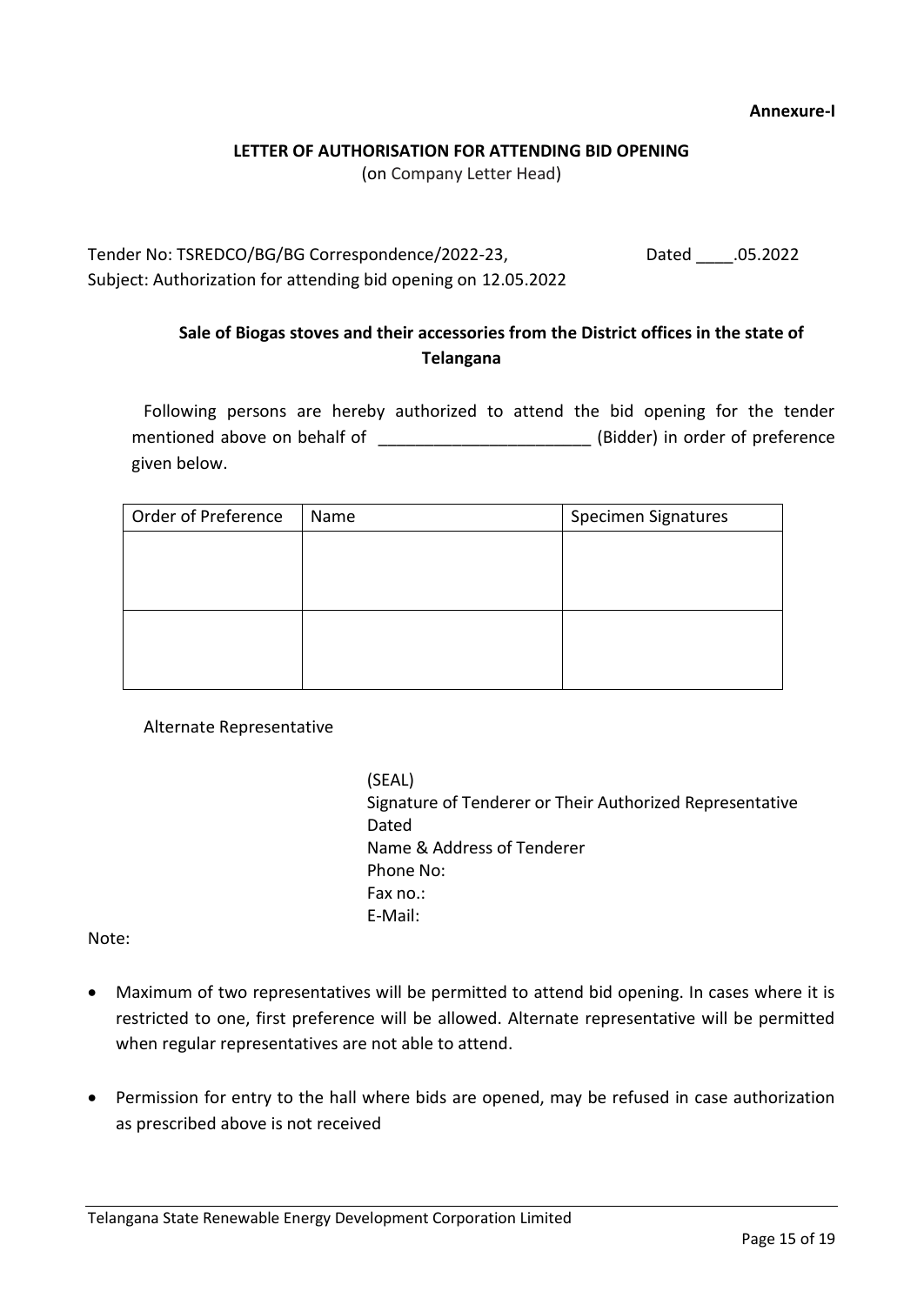#### **CERTIFICATE FROM THE FIRM**

(on Company Letter Head)

<span id="page-15-1"></span><span id="page-15-0"></span> $\mathsf{I}$   $\mathsf{S}/\mathsf{o}$  Shri.

R/o **R** and the control of the control of the control of the control of the control of my relative (s) is/are employed in TSREDCO. In case at any stage, it is found that the information given by me is false/incorrect, TSREDCO shall have the absolute right to take any action as deemed fit without any prior intimation to me.

Definition of near relative: -

- a) Members of a Hindu Undivided family,
- b) They are husband and wife,
- c) The one is related to the other in the matter as father, mother, son(s) and son's wife (daughter-in-law), Daughter(s) & Daughter's Husband (son-in-law), brother(s) & brother's wife, sister(s) & sister husband (brother-in-law).

(SEAL) Signature of Tenderer or Their Authorized Representative Dated Name & Address of Tenderer Phone No: Fax no.: E-Mail: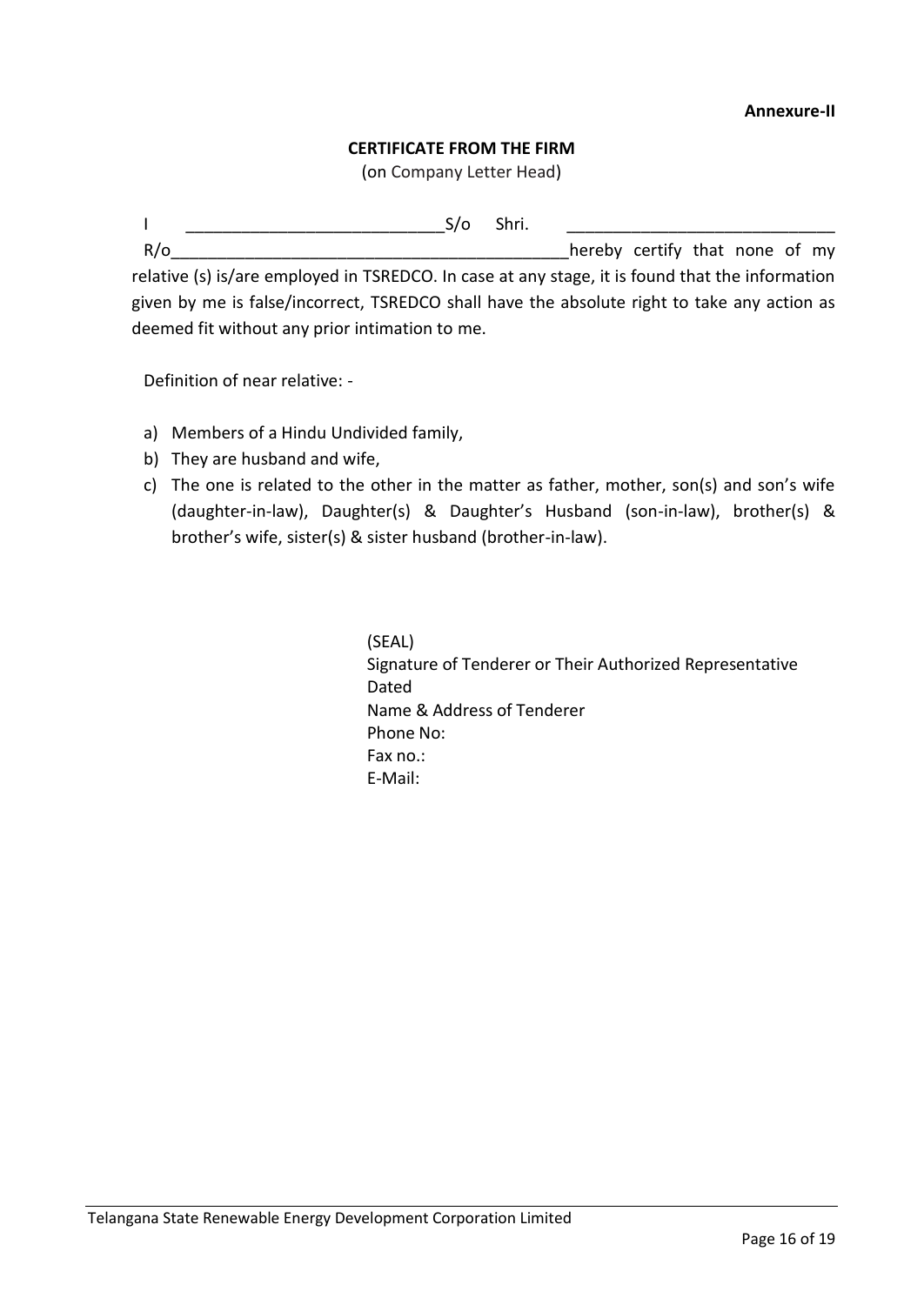#### **Annexure-III**

#### **Format for Financial Capability of the Bidder**

(Equivalent in Rs. crores)

<span id="page-16-1"></span><span id="page-16-0"></span>

| Applicant*                                                                              |                                        |         |         |  |  |
|-----------------------------------------------------------------------------------------|----------------------------------------|---------|---------|--|--|
| <b>FY</b>                                                                               | 2019-20                                | 2020-21 | 2021-22 |  |  |
| <b>Annual Turnover</b>                                                                  |                                        |         |         |  |  |
|                                                                                         | Certificate from the Statutory Auditor |         |         |  |  |
| annual turnover as shown above against the respective years.<br>Name of the audit firm: |                                        |         |         |  |  |
| Seal of the audit firm                                                                  |                                        |         |         |  |  |
| UTI No                                                                                  |                                        |         |         |  |  |
| Date:                                                                                   |                                        |         |         |  |  |
| (Signature, name and designation of the authorized signatory)                           |                                        |         |         |  |  |

Note: The Bidder should provide the Financial Capability based on its own financial statements. Financial Capability of the Bidder's parent agency/firm or its subsidiary or any associate agency/ firm will not be considered for computation of the Financial Capability of the Bidder

\* Bidder should fill in details as per the row titled Annual turnover in the row below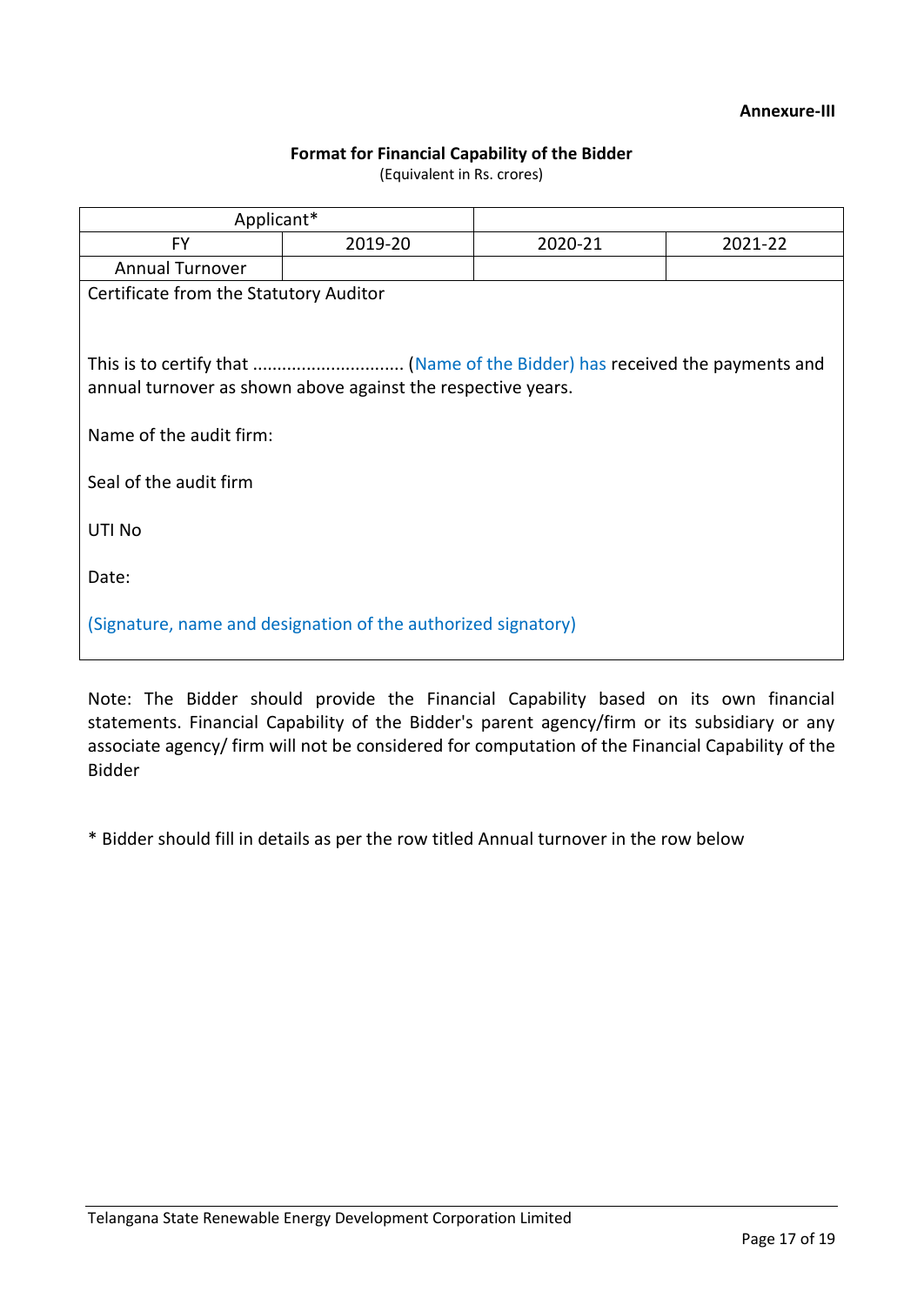## **Letter of Declaration for not have been black listed**

<span id="page-17-1"></span><span id="page-17-0"></span>To

## **Vice Chairman & Managing Director**

Telangana State Renewable Energy Development Corporation Ltd (TSREDCO), D.No. 6-2-910, Visvesvaraya Bhavan, II floor The Institution of Engineers Building, Khairatabad, Hyderabad - 500 004. Telangana State, India

#### **Subject: Letter of Declaration for not have been Blacklisted**

Dear Sir,

We, [Name of Firm] have not been black listed/ debarred/ termination of contract except for reasons of convenience of Employer by any Government/ Government board/ Corporation/Agency/firm/Statutory Body/PSU Agency/firm/Non-Government/Government of any sovereign countries/ Private Agencies and Funding Agencies in the last 10years.

For [Name of Firm],

Authorized Signatory [In full and initials]

Name and Title of Signatory:

Name of Firm:

Address